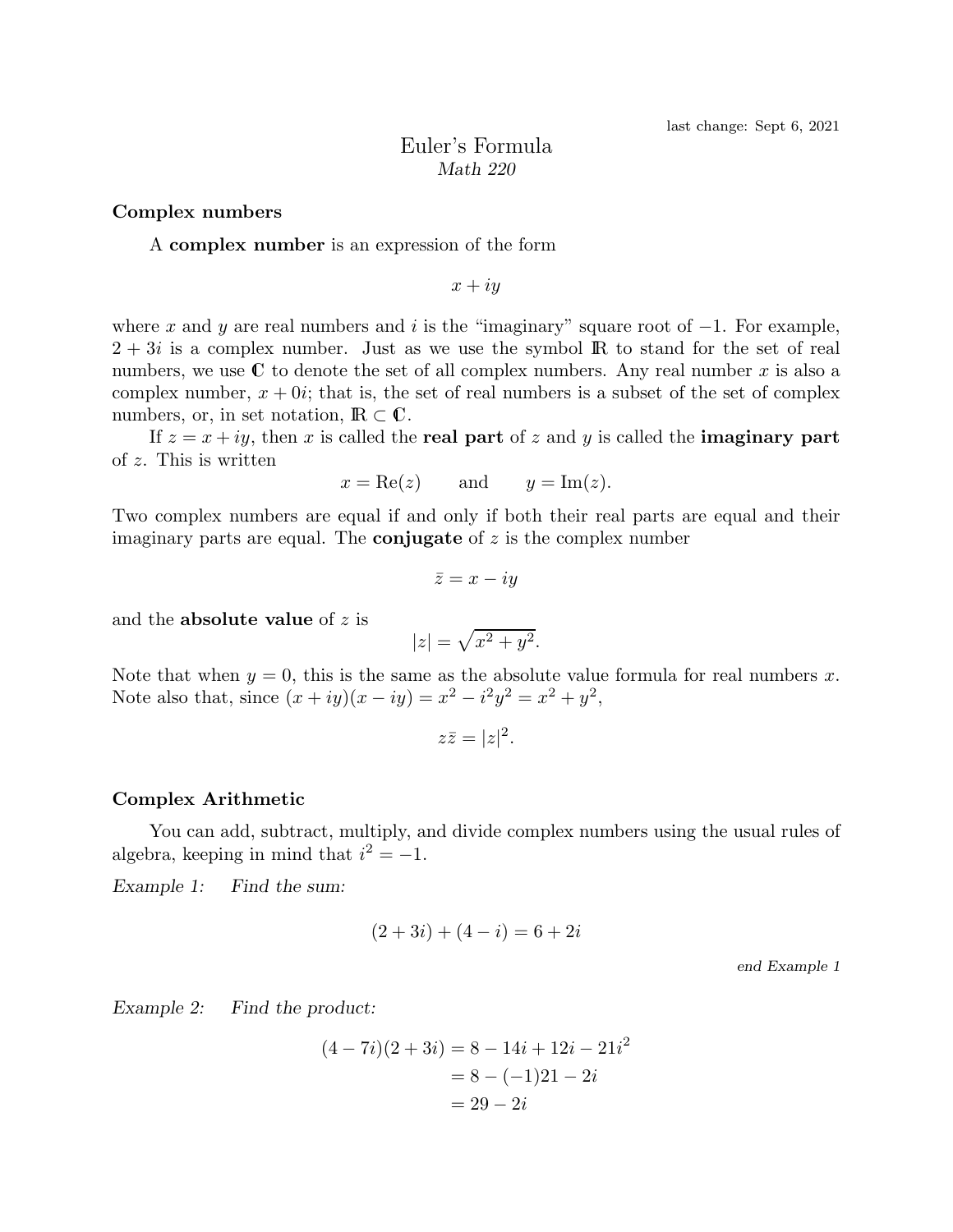end Example 2

Writing a quotient in  $x+iy$  form requires the use of the conjugate, as the next example demonstrates.

*Example 3: Find the quotient:*

$$
\frac{4-7i}{2-3i} = \left(\frac{4-7i}{2-3i}\right)\left(\frac{2+3i}{2+3i}\right) = \frac{29-2i}{4+9} = \frac{29}{13} - \frac{2}{13}i
$$

end Example 3

# The Complex Plane

Just as we think of a real number x as a point on the number line, we can think of a complex number  $z = x + iy$  as a point  $(x, y)$  on the plane<sup>1</sup>. Doing so makes for some neat geometric interpretations of complex arithmetic. For instance, if  $z = x + iy$ , then  $|z| = \sqrt{x^2 + y^2}$  is the distance from z to the origin. If u and v are two complex numbers, then  $|u - v|$  is the distance between u and v in the complex plane. The equation  $|z| = 1$ describes the Unit Circle, that is, the circle centered at the origin with radius 1. The real number line is the x-axis, i.e., those complex numbers for which  $y = 0$ . Addition of complex numbers obeys the **Parallelogram Law**: the sum  $u + v$  of complex numbers u and v is the fourth vertex of the parallelogram whose other three vertices are  $u, v$ , and the origin.



The Unit Circle. The Parallelogram Law.

### Euler's Formula

Most of the functions with domain IR that we use in calculus can be meaningfully extended to the larger domain C. For polynomials and rational functions, for instance, it's clear how to plug in complex numbers.

*Example 4:* Find  $p(1 + 4i)$  *if*  $p(x) = x^2 + 3x$ *.* 

<sup>&</sup>lt;sup>1</sup> Calculators sometimes display complex numbers in the form  $(x, y)$ . To see how your calculator displays the complex number  $2 + 3i$ , enter  $2 + \sqrt{-9}$ .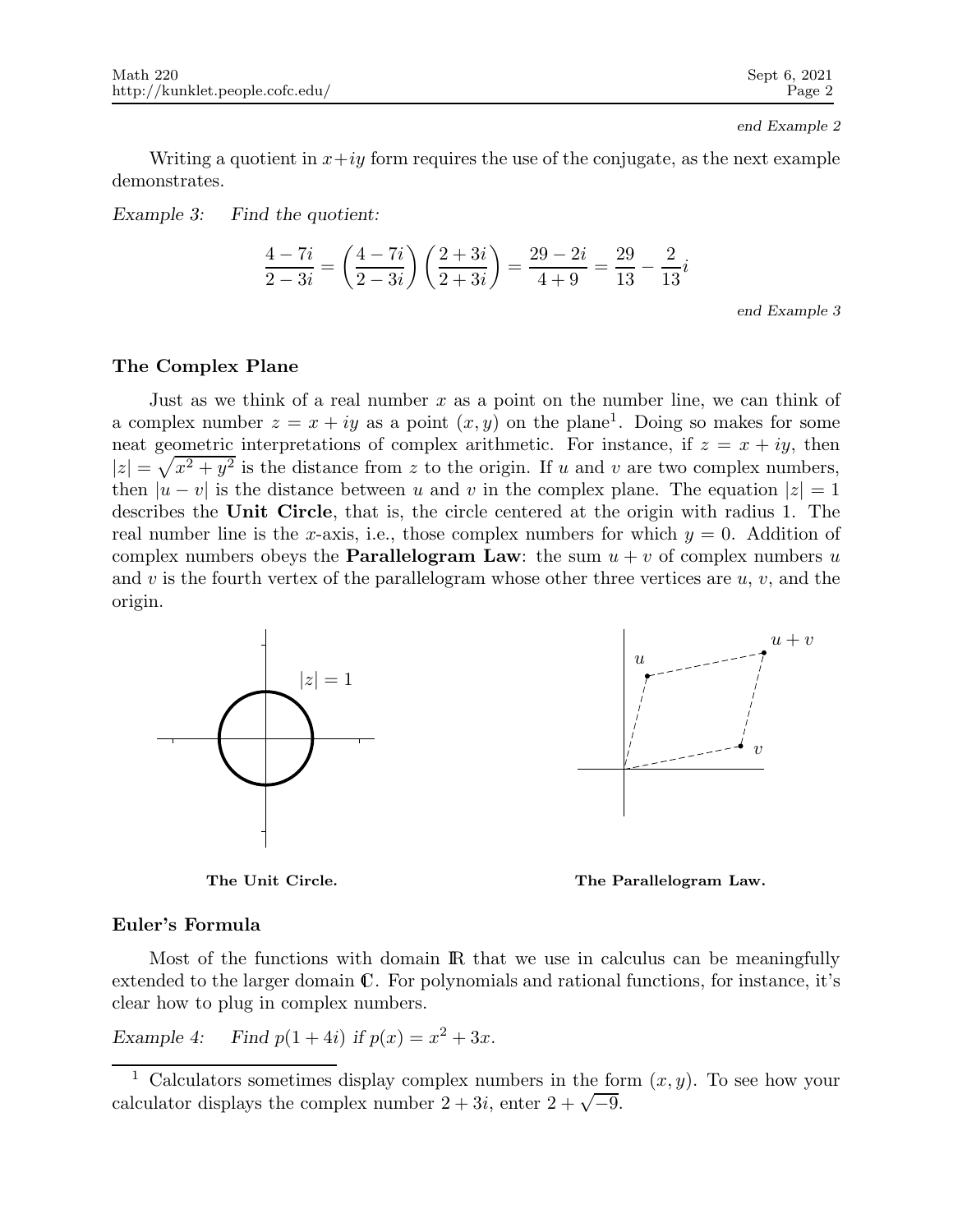$$
p(1+4i) = (1+4i)^2 + 3(1+4i) = 1 + 8i + 16i^2 + 3 + 12i = -12 + 20i.
$$

end Example 4

Example 5: Evaluate 
$$
r(5-2i)
$$
 if  $r(x) = (x - 1)/(x + 2)$ .  
\n
$$
r(5-2i) = \frac{5-2i-1}{5-2i+2} = \left(\frac{4-2i}{7-2i}\right)\left(\frac{7+2i}{7+2i}\right) = \frac{32}{53} - \frac{6}{53}i.
$$
\n
$$
r(5-2i) = \frac{5-2i-1}{5-2i+2} = \left(\frac{4-2i}{7-2i}\right)\left(\frac{7+2i}{7+2i}\right) = \frac{32}{53} - \frac{6}{53}i.
$$
\n
$$
r(5-2i) = \frac{5-2i-1}{5-2i+2} = \frac{1}{5-2i} = \frac{1}{5-2i} = \frac{1}{5-2i} = \frac{1}{5-2i} = \frac{1}{5-2i} = \frac{1}{5-2i} = \frac{1}{5-2i} = \frac{1}{5-2i} = \frac{1}{5-2i} = \frac{1}{5-2i} = \frac{1}{5-2i} = \frac{1}{5-2i} = \frac{1}{5-2i} = \frac{1}{5-2i} = \frac{1}{5-2i} = \frac{1}{5-2i} = \frac{1}{5-2i} = \frac{1}{5-2i} = \frac{1}{5-2i} = \frac{1}{5-2i} = \frac{1}{5-2i} = \frac{1}{5-2i} = \frac{1}{5-2i} = \frac{1}{5-2i} = \frac{1}{5-2i} = \frac{1}{5-2i} = \frac{1}{5-2i} = \frac{1}{5-2i} = \frac{1}{5-2i} = \frac{1}{5-2i} = \frac{1}{5-2i} = \frac{1}{5-2i} = \frac{1}{5-2i} = \frac{1}{5-2i} = \frac{1}{5-2i} = \frac{1}{5-2i} = \frac{1}{5-2i} = \frac{1}{5-2i} = \frac{1}{5-2i} = \frac{1}{5-2i} = \frac{1}{5-2i} = \frac{1}{5-2i} = \frac{1}{5-2i} = \frac{1}{5-2i} = \frac{1}{5-2i} = \frac{1}{5-2i} = \frac{1}{5-2i
$$

But what of other functions? What does it mean, for instance, to evaluate the exponential function at the complex number  $x + iy$ ? For the laws of exponents to still be true with complex numbers, we need that

$$
e^{x+iy} = e^x e^{iy}.
$$

Since x and y are real, the only expression on the right side that's new is  $e^{iy}$ . It turns out that the natural interpretation of this is given by Euler's Formula:

(1) 
$$
e^{i\theta} = \cos\theta + i\sin\theta
$$

(Euler is pronounced "Oil-er.") That is,  $e^{i\theta}$  is the point on the unit circle  $\theta$  radians from the positive real axis.

The best explanation of why Euler's Formula is true involves power series, a topic to be covered later in this course<sup>2</sup>. See page A63 of our text for a proof. In the meantime, it may be illuminating to note that Euler's formula is consistent with two fundamental rules of trigonometry.

Start with

(2) 
$$
e^{i(\alpha+\beta)} = \cos(\alpha+\beta) + i\sin(\alpha+\beta).
$$

According to the laws of exponents, we can rewrite the left side as

(3)  
\n
$$
e^{i\alpha}e^{i\beta} = (\cos \alpha + i \sin \alpha)(\cos \beta + i \sin \beta)
$$
\n
$$
= \cos \alpha \cos \beta - \sin \alpha \sin \beta
$$
\n
$$
+ i(\cos \alpha \sin \beta + \sin \alpha \cos \beta)
$$

Equating real and imaginary parts of  $(2)$  and  $(3)$ , we see

(4) 
$$
\cos(\alpha + \beta) = \cos \alpha \cos \beta - \sin \alpha \sin \beta, \text{ and}
$$

$$
\sin(\alpha + \beta) = \cos \alpha \sin \beta + \sin \alpha \cos \beta,
$$

<sup>&</sup>lt;sup>2</sup> Power series also allow us to define  $f(x + iy)$  for many familiar functions  $f(x)$ .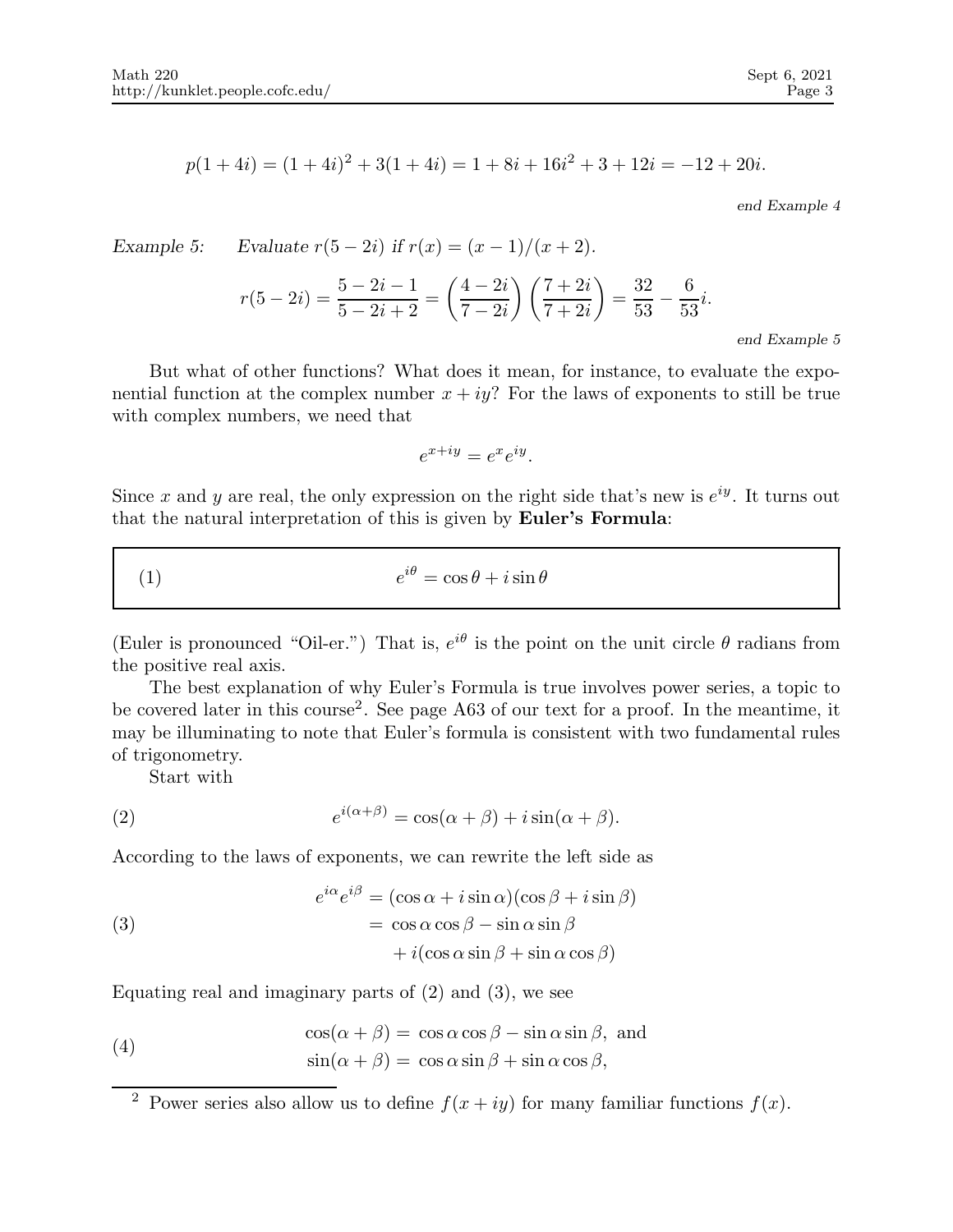the sum formulas for sine and cosine.

Euler's formula allows us to rewrite exponentials in terms of trigonometric functions. It is also useful to be able to go the other way: write trigonometric functions in terms of exponentials. To derive the necessary formula, note that, since  $\cos(-\theta) = \cos \theta$  and  $\sin(-\theta) = -\sin\theta$ ,

$$
e^{i\theta} = \cos \theta + i \sin \theta \text{ and}
$$
  

$$
e^{-i\theta} = \cos \theta - i \sin \theta.
$$

That is,  $e^{i\theta}$  and  $e^{-i\theta}$  are conjugates<sup>3</sup>. By adding or subtracting these equations, and dividing by  $2$  or  $2i$ , we obtain

(5) 
$$
\frac{e^{i\theta} + e^{-i\theta}}{2} = \cos \theta \qquad \frac{e^{i\theta} - e^{-i\theta}}{2i} = \sin \theta
$$

Note the similarity to the definitions of cosh and  $\sinh^4$ .

Using equations (1) and (5) often makes it unnecessary to remember tricks involving trigonometric identities. We next look at two examples of indefinite integrals that, without Euler's formula, would require use of the sum and difference formulas for sine and cosine.

*Example 6:* Integrate:  $\int \sin^2 x \, dx$ .

Before integrating, it is necessary to rewrite the integrand. By (5),

$$
\sin^2 x = \left(\frac{e^{ix} - e^{-ix}}{2i}\right)^2
$$

$$
= \frac{-1}{4}(e^{i2x} + e^{-i2x} - 2e^0)
$$

$$
= \frac{-1}{4}(2\cos 2x - 2).
$$

Now we can integrate:

$$
\int \sin^2 x \, dx = \int \frac{-1}{4} (2 \cos 2x - 2) \, dx
$$

$$
= \frac{-1}{4} (\sin 2x - 2x) + C
$$

$$
= \frac{-1}{4} \sin 2x + \frac{1}{2} x + C.
$$

(Compare with the solution in Example 3, page 461, which uses the half-angle identities.) end Example 6

Another familiar trigonometry formula follows from these two equations:  $\cos^2 \theta + \sin^2 \theta = (\cos \theta + i \sin \theta)(\cos \theta - i \sin \theta) = e^{i\theta} e^{-i\theta} = e^0 = 1.$ 

<sup>4</sup> Equations (5) are special cases of the formula  $\frac{z+\bar{z}}{2} = \text{Re}(z)$  and  $\frac{z-\bar{z}}{2i} = \text{Im}(z)$ .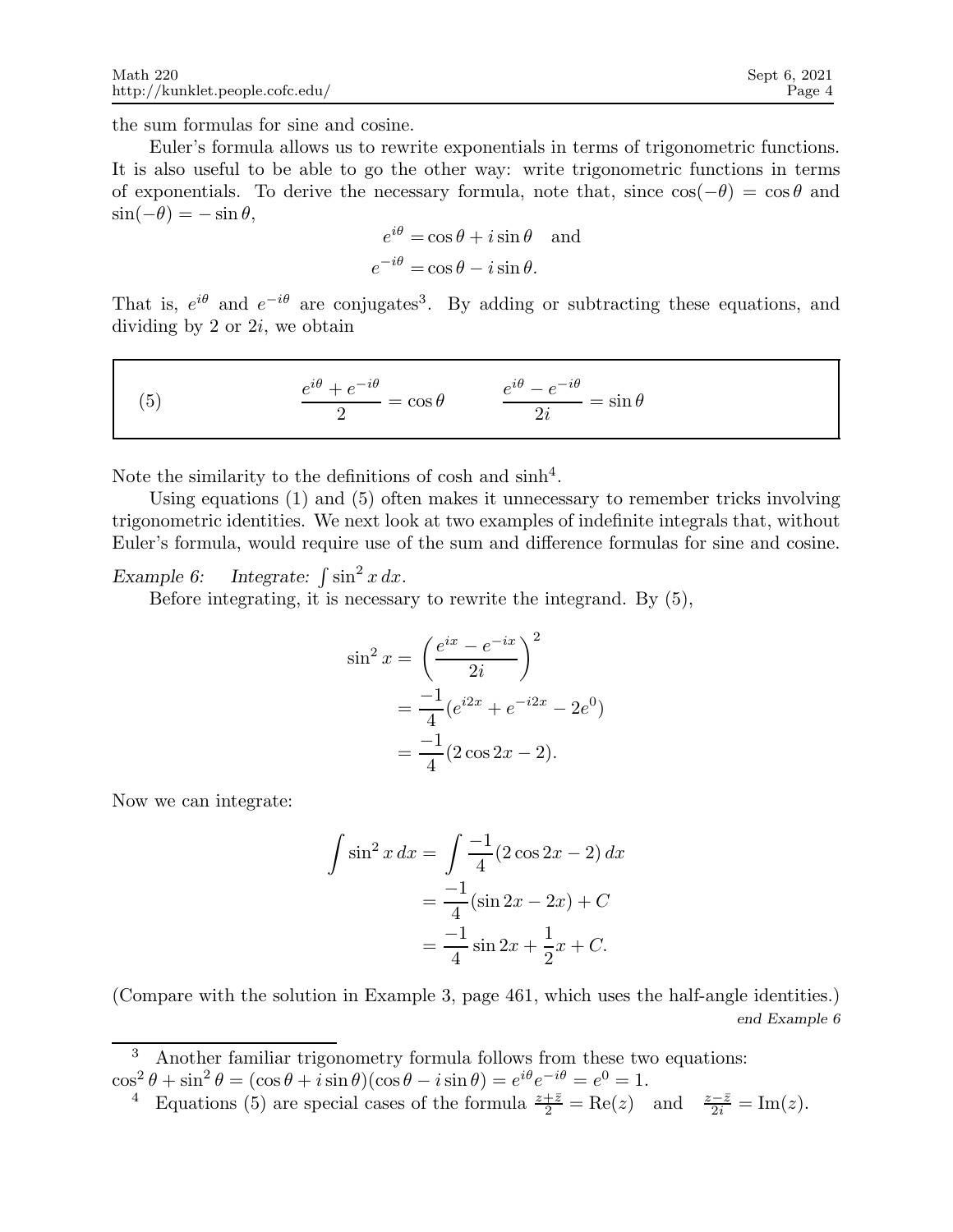Functions of the form

$$
A\sin(Bx+C) + D \quad \text{or} \quad A\cos(Bx+C) + D
$$

are called sinusoidal functions. Euler's formula allows us to rewrite products of sinusoidals as sums of other sinusoidals which we can then integrate. (Usually, C is zero in all our examples.)

*Example 7:* Integrate:  $\int \sin 4x \cos 5x \, dx$ .

$$
\sin 4x \cos 5x = \left(\frac{e^{i4x} - e^{-i4x}}{2i}\right) \left(\frac{e^{i5x} + e^{-i5x}}{2}\right)
$$

$$
= \frac{e^{i9x} - e^{-i9x} - e^{ix} + e^{-ix}}{4i}
$$

$$
= \frac{1}{2} \left(\frac{e^{i9x} - e^{-i9x}}{2i} - \frac{e^{ix} - e^{-ix}}{2i}\right)
$$

$$
= \frac{1}{2} (\sin 9x - \sin x).
$$

Now integrating is straightforward:

$$
\int \sin 4x \cos 5x \, dx = \frac{1}{2} \int (\sin 9x - \sin x) \, dx
$$

$$
= \frac{-1}{18} \cos 9x + \frac{1}{2} \cos x + C
$$

(Compare with the solution in Example 9, page 465, which relies on the three identities on that page.)

end Example 7

Generally, when presented with an integral of the form

(6) 
$$
\int \sin \alpha x \sin \beta x \, dx \qquad \int \sin \alpha x \cos \beta x \, dx \qquad \int \cos \alpha x \cos \beta x \, dx
$$

or

(7) 
$$
\int \sin^n x \cos^m x \, dx
$$

you can use Euler's formula to rewrite the integrand as a sum of sinusoidals so as to make the integration simple. (When either  $n$  or  $m$  is odd, it's easier to integrate (7) with a substitution as in §7.2.)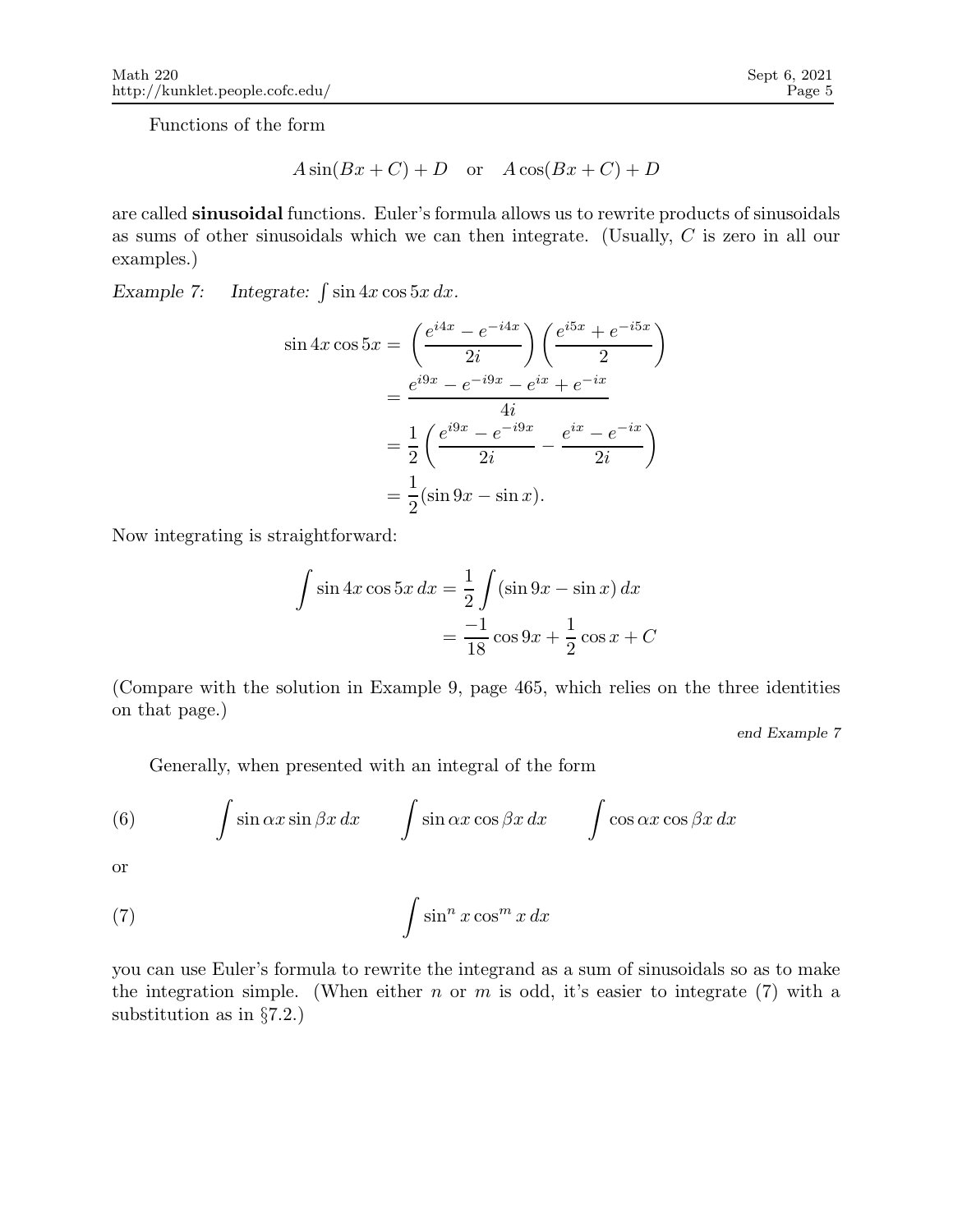For integrals of the form (7), it is helpful to use the Binomial theorem, which says that the coefficients in the expansion

$$
(x+y)^n = x^n + 2x^{n-1}y + 2x^{n-2}y^2 + \dots + 2x^2y^{n-2} + 2xy^{n-1} + y^n
$$

are found in Pascal's triangle:

1 1 1 1 2 1 1 3 3 1 1 4 6 4 1 . . .

Details can be found in http://kunklet.people.cofc.edu/MATH111/pascal.pdf *Example 8:*

$$
(x + y)3 = x3 + 3x2y + 3xy2 + y3
$$
  

$$
(x + y)4 = x4 + 4x3y + 6x2y2 + 4xy3 + y4
$$

end Example 8

*Example 9:* Integrate:  $\int \cos^6 x \, dx$ .

Start by using Euler's formula to rewrite the integrand as a sum of sinusoids.

$$
\cos^6 x = \left(\frac{e^{ix} + e^{-ix}}{2}\right)^6
$$

.

The 6th row of Pascal's Triangle is

$$
1\quad 6\quad 15\quad 20\quad 15\quad 6\quad 1
$$

and so

$$
\left(\frac{e^{ix} + e^{-ix}}{2}\right)^6 = \frac{1}{64} \left(e^{i6x} + 6e^{i4x} + 15e^{i2x} + 20 + 15e^{-i2x} + 6e^{-i4x} + e^{-i6x}\right)
$$

$$
= \frac{1}{32} (\cos 6x + 6 \cos 4x + 15 \cos 2x + 10)
$$

Now we can integrate:  $\int \cos^6 x \, dx = \frac{1}{32} \left( \frac{1}{6} \right)$  $\frac{1}{6}$  sin 6x +  $\frac{3}{2}$  $rac{3}{2}\sin 4x + \frac{15}{2}$  $\frac{15}{2}\sin 2x + 10x + C.$ end Example 9

*Example 10:* Integrate:  $\int \cos^4 x \sin^4 x \, dx$ .

Rewrite the integrand:

$$
\cos^4 x \sin^4 x = \left(\frac{e^{ix} + e^{-ix}}{2}\right)^4 \left(\frac{e^{ix} - e^{-ix}}{2i}\right)^4.
$$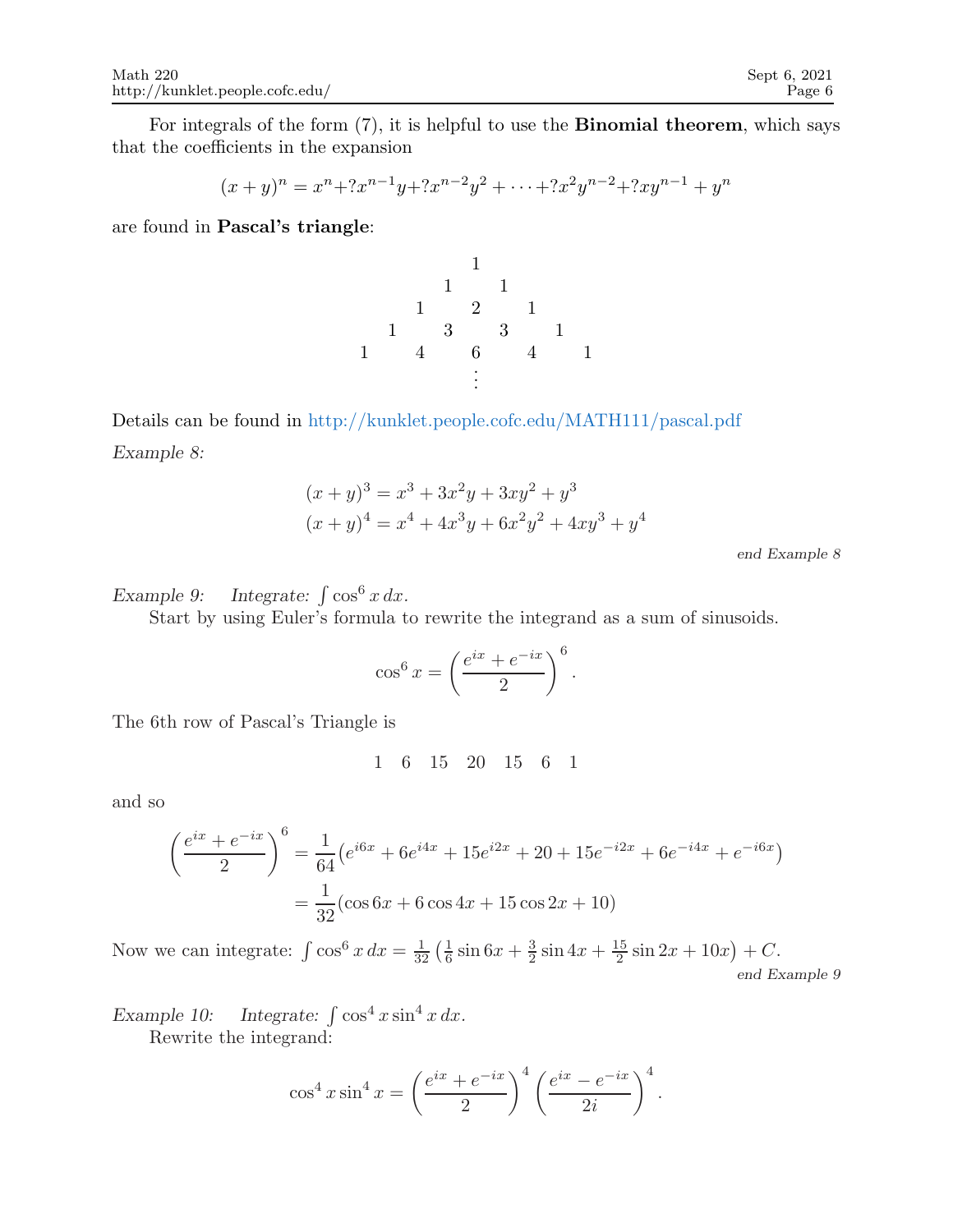The 4th row of Pascal's Triangle is 1 4 6 4 1, so

$$
\left(\frac{e^{ix} + e^{-ix}}{2}\right)^4 \left(\frac{e^{ix} - e^{-ix}}{2i}\right)^4
$$
  
=  $\frac{1}{2^8} \left(e^{i4x} + 4e^{i2x} + 6 + 4e^{-i2x} + e^{-i4x}\right) \left(e^{i4x} - 4e^{i2x} + 6 - 4e^{-i2x} + e^{-i4x}\right)$ 

Next, carefully multiply out this product.

$$
\frac{1}{2^8} (e^{i8x} + 4e^{i6x} + 6e^{i4x} + 4e^{i2x} + 1
$$
  
\n
$$
- 4e^{i6x} - 16e^{i4x} - 24e^{i2x} - 16 - 4e^{-i2x}
$$
  
\n
$$
+ 6e^{i4x} + 24e^{i2x} + 36 + 24e^{-i2x} + 6e^{-i4x}
$$
  
\n
$$
- 4e^{i2x} - 16 - 24e^{-i2x} - 16e^{-i4x} - 4e^{-i6x}
$$
  
\n
$$
1 + 4e^{-i2x} + 6e^{-i4x} + 4e^{-i6x} + e^{-i8x})
$$

Collect up like terms, and the integrand is

$$
= \frac{1}{2^8} \left( e^{i8x} - 4e^{i4x} + 6 - 4e^{-i4x} + e^{-i8x} \right)
$$
  

$$
= \frac{1}{2^7} \left( \frac{e^{i8x} + e^{-i8x}}{2} - 4 \frac{(e^{i4x}e^{-i4x})}{2} + 3 \right)
$$
  

$$
= \frac{1}{2^7} (\cos 8x - 4 \cos 4x + 3)
$$

which is straightforward to integrate. The integration is left to the reader.

end Example 10

It helps to keep on eye out for times when the integrand can be simplified using the double angle formulas or the pythagorean identities. For instance, let's look once more at the integral from the previous example.

*Example 11:* Integrate:  $\int \cos^4 x \sin^4 x \, dx$ .

This particular integral can be made a lot easier by first using the double angle formula for sine:  $\sin 2x = 2 \sin x \cos x$ . Rewrite the integrand as

$$
\cos^4 x \sin^4 x = (\frac{1}{2}\sin 2x)^4 = \frac{1}{16}\sin^4 2x
$$

and then substitute  $u = 2x$  (so that  $\frac{1}{2}du = dx$ ). The integral then becomes  $\int \frac{1}{32} \sin^4 u \, du$ . end Example 11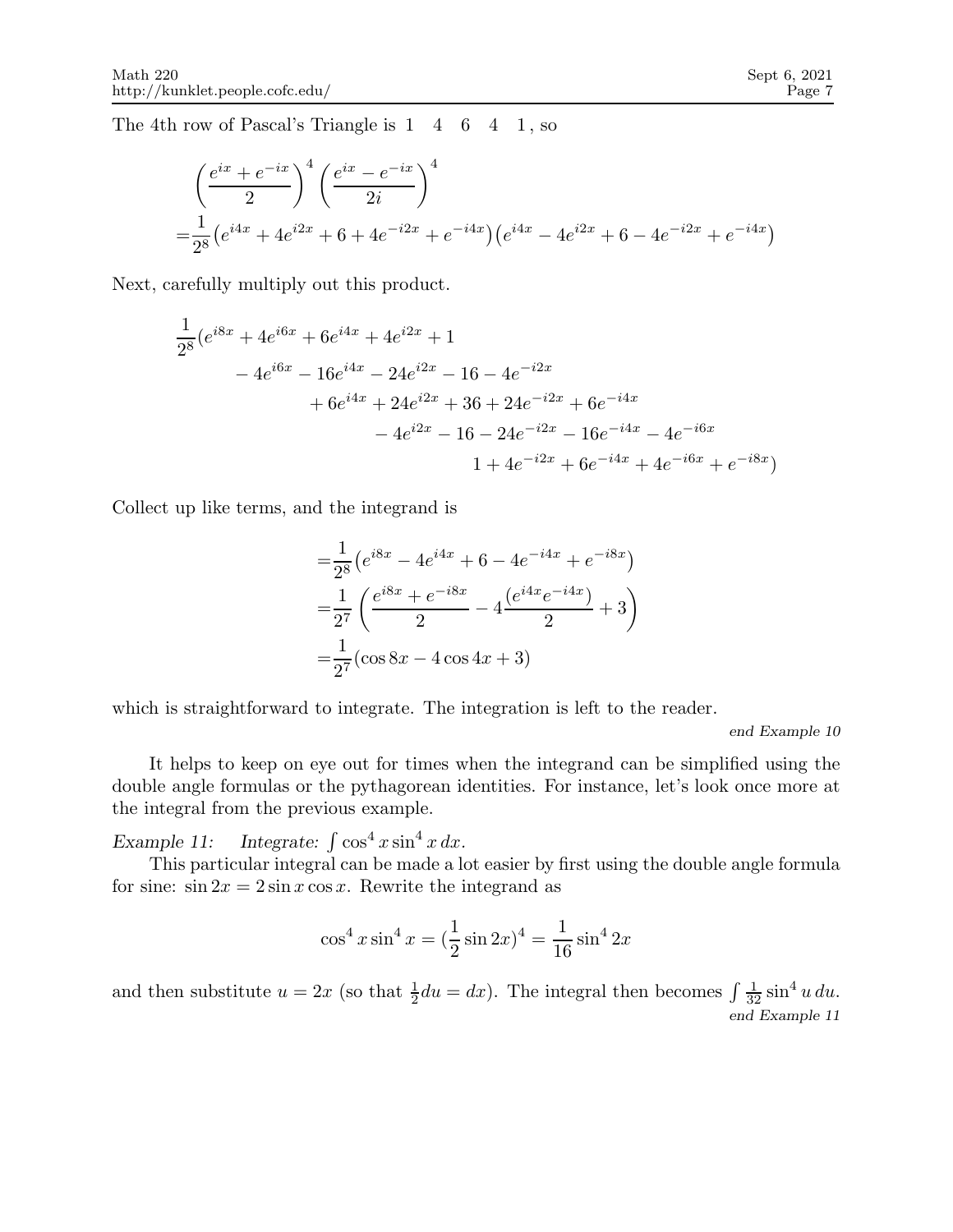## Exercises

- 1. Write in  $x + iy$  form:
	- a.  $3+2i+2(1-i)$  b.  $3(4-5i)-(2-4i)$  c.  $(i+1)(i-1)$ d.  $(6+3i)(\frac{1}{3}-2i)$  e.  $(4+i) \div (1-8i)$  f.  $(3+2i) \div 2(1-i)$ g.  $e^{i\pi/4}$  h.  $e^{-5i\pi/6}$  i.  $e^{2-3i}$
- 2. Prove that, if  $u = a + ib$  and  $v = c + id$ , then

$$
\overline{u+v} = \overline{u} + \overline{v}
$$
 and  $\overline{uv} = \overline{u}\,\overline{v}$ .

3. Plot 0, u, v, and  $u + v$  in the complex plane. Compare with Parallelogram Law.

a.  $u = 3 + 2i$ ,  $v = 2 - i$  b.  $u = 1 + i$ ,  $v = -1 + 2i$  c.  $u = 1$ ,  $v = 2i$ 

4. Plot z and  $\bar{z}$ . In general, how are z and  $\bar{z}$  related geometrically?

a. 
$$
z = 4 + 2i
$$
 b.  $z = -1 - 2i$  c.  $z = 3$ 

5. Plot the solution set: it might help you to first write the equation in terms of  $x$  and  $y$ , the real and imaginary parts of z.

a. 
$$
|z| = 2
$$
 b.  $|z - 1| = 1$  c.  $|z - 1 + i| = 1/2$ 

- 6. Prove DeMoivre's formula:  $(\cos \theta + i \sin \theta)^n = \cos n\theta + i \sin n\theta$ .
- 7. Use (5) to "derive" the rules  $\frac{d}{dx} \sin x = \cos x$  and  $\frac{d}{dx} \cos x = -\sin x$ .
- 8. Use Pascal's Triangle to expand the binomial:

a. 
$$
(x+y)^7
$$
 b.  $(x-y)^7$  c.  $(x-y)^8$  d.  $(a-\frac{1}{a})^8$   
e.  $(a+\frac{1}{a})^9$  f.  $(e^x-e^{-x})^9$  g.  $(1-v^2)^8$  h.  $(u^2+1)^9$ 

9. Rewrite as a sum of sinusoidal functions:

a. 
$$
\sin 3x \cos 5x
$$
 b.  $\cos 3x \cos 4x$  c.  $\sin 2x \sin 4x$  d.  $\cos^4 x$   
e.  $\sin^6 x$  f.  $\sin^8 x$  g.  $\cos^2 x \sin^4 x$  h.  $\sin^6 x \cos^4 x$   
i.  $\cos^8 x$  j.  $\cos^3 x \sin^5 x$  k.  $\sin^3 x$  l.  $\sin^7 x$ 

10. Integrate:

| a. $\int \sin 3x \sin 5x dx$       | b. $\int \cos 2x \cos 4x dx$         | c. $\int \sin 2x \cos 4x dx$                |
|------------------------------------|--------------------------------------|---------------------------------------------|
| d. $\int \sin^4 x dx$              | e. $\int \sin^6 x dx$                | f. $\int \sin^2 x \cos^2 x dx$              |
| g. $\int \cos^2 x - \sin^2 x dx$   | h. $\int \cos^4 x - \sin^4 x \, dx$  | i. $\int \cos 2x \sin 2x dx$                |
| j. $\int_0^{\pi/2} \cos^4 x \, dx$ | k. $\int_0^{\pi} \cos 3x \cos 5x dx$ | 1. $\int_0^{\pi/4} \cos^2 x \sin^2 x \, dx$ |
| m. $\int \cos^8 x \, dx$           | n. $\int \cos^4 x \sin^2 x dx$       | o. $\int \frac{\tan^4 x}{\sec^4 x} dx$      |
|                                    |                                      |                                             |